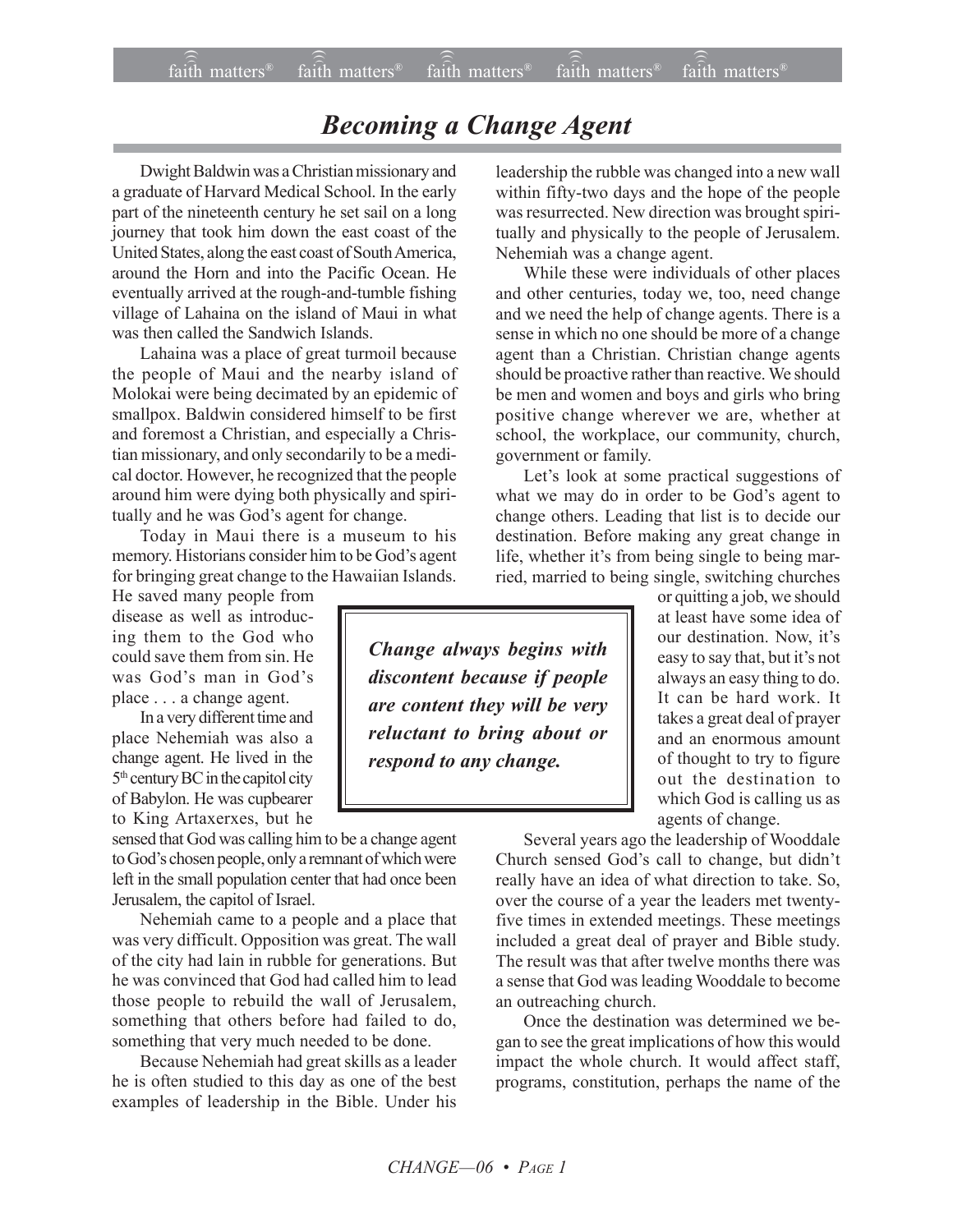church and eventually the location of the church. We did not know exactly how we would get to our destination but we had a clear idea of what the destination was to be.

Whether it's our church or our family or our business or whatever it may be, if we are to be God's change agents, we need to begin with some sense of where we are to end up; otherwise, the change merely becomes change for change sake.

A second suggestion, though clearly related to the first, is that we understand the other people who are involved in the changes that we hope to have happen. That's because change always involves people. We never do it in isolation. And we need to avoid the major mistake of being so engrossed in the change we want to happen that we forget those other people.

One of the saddest examples of this is missionaries who genuinely love God and have a deep passion for evangelism but fail to take time to get to know the people to whom they will minister and to learn their culture. That can have tragic consequences because change is never independent of the people who are to be changed. Therefore, we need to understand the people we want to evangelize. We are not likely to have a great impact upon others until we genuinely see them as they see themselves.

A third suggestion is to begin with discontent. Discontent is a powerful motivator—and it's always there. For Dwight Baldwin, the medical missionary, it was the discontent of the people of Maui and Molokai over smallpox and what it was doing to their families and their community. For Nehemiah, it was the people's discontent that the wall had lain in rubble for generations. In our time, Mikhail Gorbachev functioned as a change agent in the Soviet Union because discontent was so great within his country. Had that discontent not been there it would have been impossible for him to bring about the necessary change.

In terms of evangelism we need to reach people at the point where they are discontent with their lives. Likewise, if a marriage is to be changed and repaired that, too, has to start with discontent. The discontent may be different for a husband or a wife but where there is discontent there is openness and willingness for change. This applies to churches, jobs, relationships and health.

Change always begins with discontent because if people are content they will be very reluctant to bring about or respond to any change. What we, as change agents, need to do when seeking to win people to Jesus Christ or to conform them to God's best for their lives is to find where they are discontented and use that as a starting point to bring about the change that will bring the greatest glory to God and the greatest benefit to those people.

A fourth suggestion is to include circles of influence. Most people function in a setting of relationships. We don't change in isolation; we change only as we are related to other people. In fact, it can be very difficult to make a change independently, to be different from the others in our group. While it is difficult to change a marriage or a family or a societal group of any type if we work only with individuals it is far easier if we work within the context of the system.

Before changes are made at Wooddale Church the ideas are typically run by the Board of Elders and the staff and then perhaps through larger groups of the leadership. Eventually, Open Forums for the whole church body are held so that the ideas can be discussed.

Perhaps you are familiar with interventions that are done when someone has a problem such as alcoholism. When other methods of change have not been effective an intervention seeks to bring the significant people in that person's life together-parents, children, husband, wife, employer, neighbor or best friends—and these people together become involved in the process of challenging the individual to make significant changes.

If we want to bring change to a community it is necessary to work with community leaders from government, education and religion before a final vote occurs because we are all interconnected. So it is important as change agents to include the circles of influence.

The fifth suggestion is to keep the issues simple. A major reason new ideas often fail is that they are too complicated.

Some years ago several far-reaching changes were proposed in the life of Wooddale Church. They involved changing the name of the church, revising the constitution and possible relocation. By-and-large the reaction of the church body was negative. The reason the reaction was negative was probably because it covered too many changes.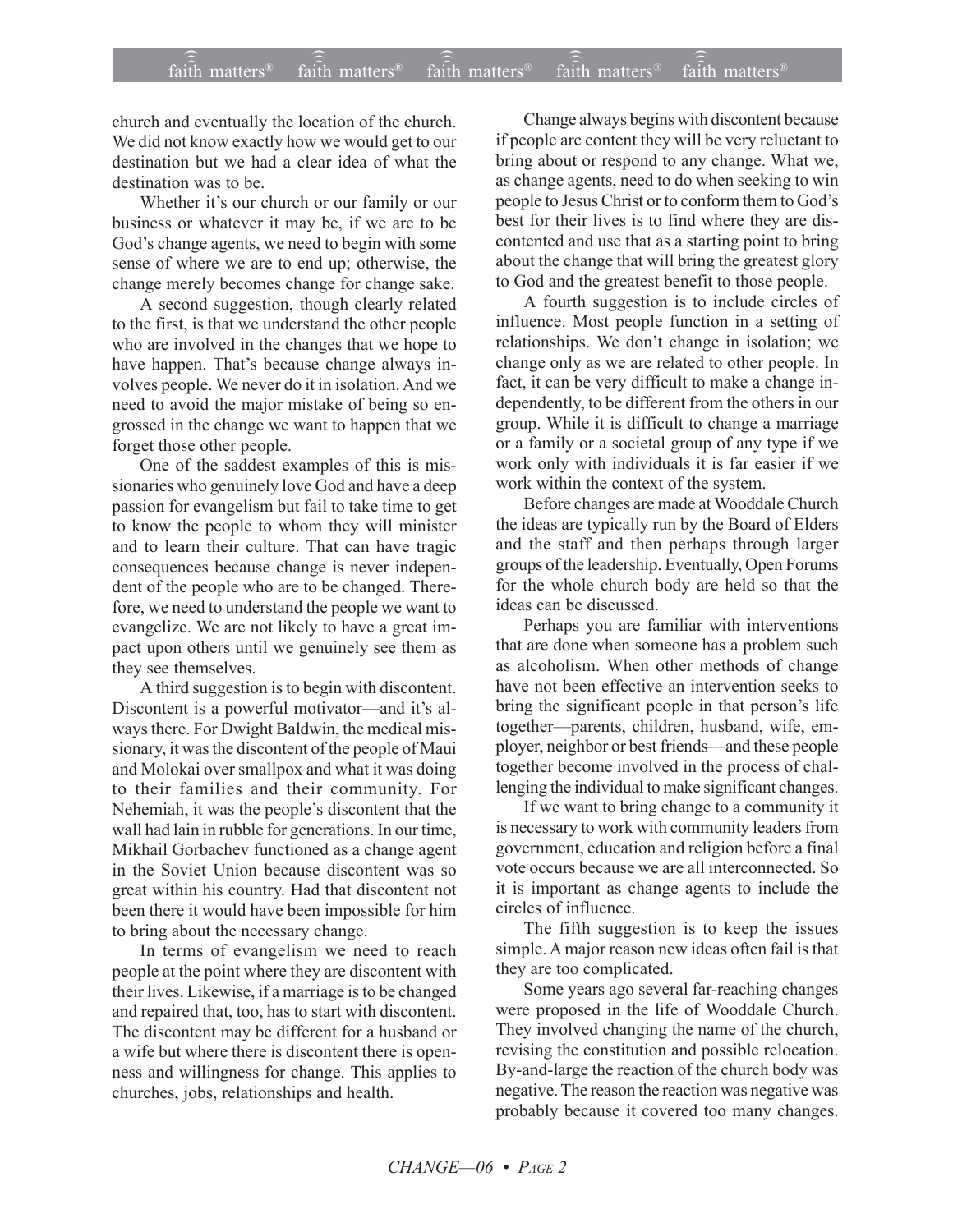Although most of the changes were eventually adopted, it only happened when they were easier to understand.

That same principle applies to those who want to make a church more effective at outreach, impact a group at school to have more influence for good or change a family or a marriage. Keep the issues simple.

In the 5th century BC Nehemiah brought about great changes to the Hebrew people. These changes had to do with military defense, economic stability and spiritual renewal. Yet he summed it up in a way they could grasp and understand. He kept it simple. He merely said, "Rebuild the wall." And when the wall was rebuilt it brought change to their economy; it renewed them spiritually; and it enabled them to better defend themselves mili-

tarily . . . all because Nehemiah, an effective change agent, kept the issue simple.

A sixth suggestion is to stay open. Leaders and change agents are not the only ones who have good ideas. In fact, a frequent cause for failure in effecting change is that often leaders are inflexible. We see it our way and

sometimes think that's the only way. As parents we may think we have all the ideas and our children don't have any good ideas. But, we need to listen to them.

A very good example of staying open to change actually took place at Wooddale Church. A business meeting was held to discuss the proposal of a new addition to the church building. The plans were shown on a screen so that everyone could see them and small drawings were handed out. It had been worked through by architects and the building committee and reviewed by staff and elders. There had been an Open Forum and all the plans and preparations had been done. All we intended to do that night was finalize the decision.

Someone in that meeting raised their hand and said, "Why don't we put in another stairwell?"

That person wasn't an architect and probably the suggestion should have been made a lot sooner by the people who had been involved in the planning but, frankly, no one had ever thought of it. So, there on the spot in the middle of the meeting the decision was made to change the drawing and add another stairwell. If that suggestion had not been made and that stairwell had not been added the building would probably never have worked adequately. But I think it was a tribute to the leadership of the building program and Wooddale Church at that time that they had openness to the ideas of other people.

When we function as change agents in family, community, church, business or wherever, we ought to have good ideas and we ought to propose them. But we need to stay open to the ideas of others and

give them an opportunity to own what's happening.

A next suggestion is to celebrate progress along the way. Good change agents are great at throwing parties. They celebrate every step of the journey. This gives those who are involved affirmation and encouragement. People begin to believe they can do more.

I enjoy watching television news reports of various marathons. What I enjoy watching most is not the run-

ners but the spectators along the side. There's something about marathons that draws spectators who don't run themselves but are great sources of encouragement. Have you ever noticed that? They have more thumbs up than you'll ever see anywhere else. They offer drinks of water. They clap and shout. They say, "You can do it!" They celebrate what's already been run and that becomes a boost of adrenaline that enables the runners to go the next step along the way.

Change agents know that progress is to be celebrated. They give encouragement to others so that more changes can take place.

A ninth and final suggestion for those of us who want to be change agents where we are and in the relationships that we have relates to the process. Under most circumstances, wise change

*When new ideas are presented to us most of us react negatively at first. But when we have time to process those ideas we are much more likely to buy into them.*